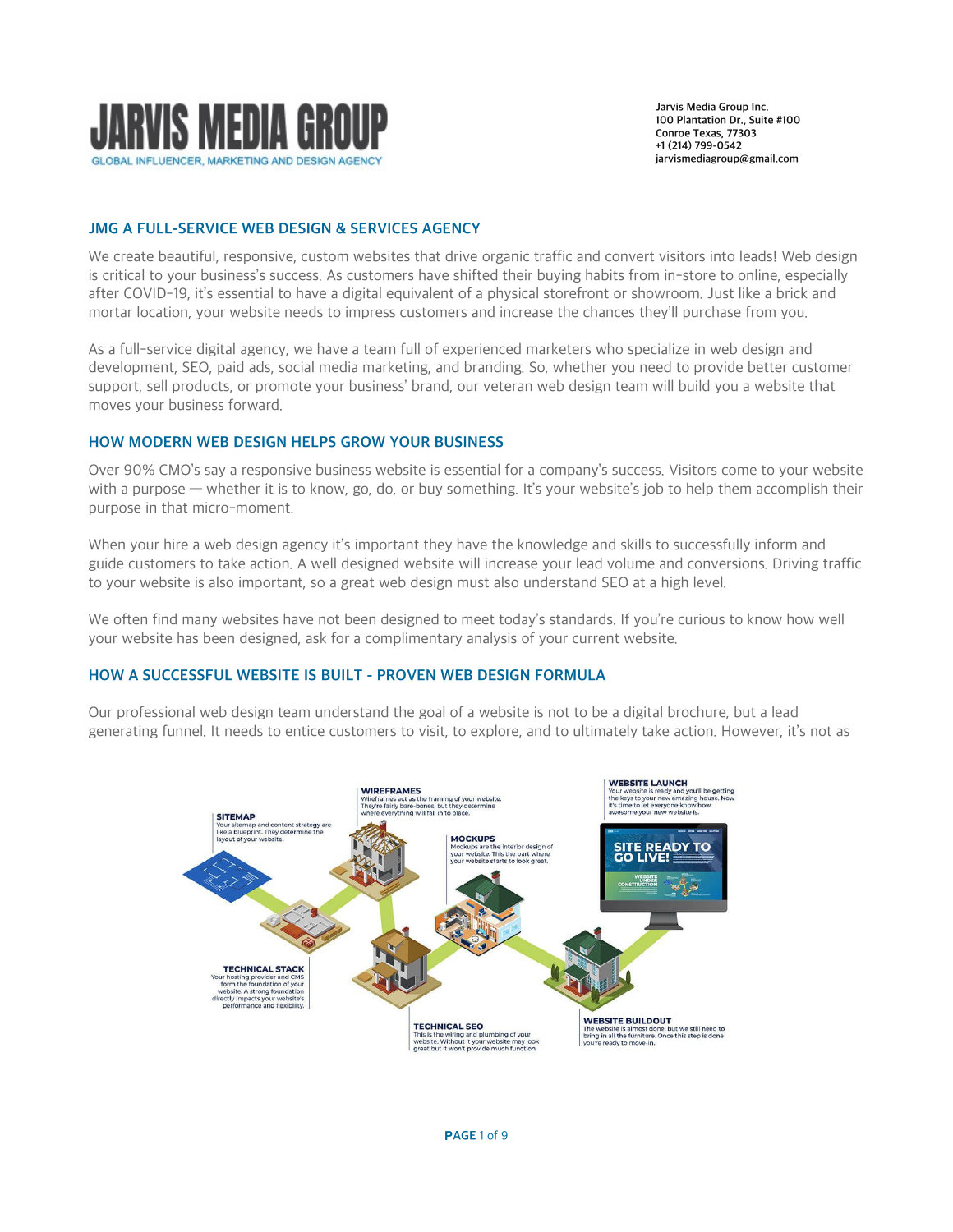

simple as throwing up some beautiful graphics and a snazzy headline. A successful website combines great visuals, enticing copy, and an intuitive user experience.

Websites are a combination of web design elements and coding languages (HTML, CSS, PHP, JavaScript, and more). In addition, you have a variety of content management systems (CMS) that your website can be built on (WordPress, Joomla, and Drupal). Bringing those all together successfully is a challenge. However, over the years we've perfected our web design process to work within your framework and provide you an exceptional website that converts visitors into customers.

# SITEMAP

Great web design requires content (copy, imagery, and videos), the website layout, and the structure of the website to built in unison. In order to ensure everything is optimized during development, a content strategy is created during the Sitemap phase.

### WIREFRAMES

Wireframes show you how your content will work together with the layout of the website. During this time we start to map out the customer journey and how users will interact with the website.

### **MOCKUPS**

Guiding visitors to the action you want them to take requires great interface design. Mockups are a combination of interface design, graphic design, and conversion rate optimization (CRO). They're the best way to visualize what the overall web design will look like.

# TECHNICAL STACK

While you may be able to technically build your own website, you need an expert if you want your website to function correctly. Having the correct hosting and CMS impacts your website's performance and flexibility. Without the proper planning you'll end up with a website that's similar to a house built with an exterior but no plumbing or electrical.

# TECHNICAL SEO

The content and menu structure on your website has a significant impact on how Google ranks you for certain keywords. Without proper [Website SEO](https://www.ewrdigital.com/digital-marketing-services/seo) you'll never reach the top rankings.

### WEBSITE BUILDOUT

After all the planning and strategizing, it's time to build the website. Proper execution during this phase allows your website to come to life without sacrificing any SEO rankings.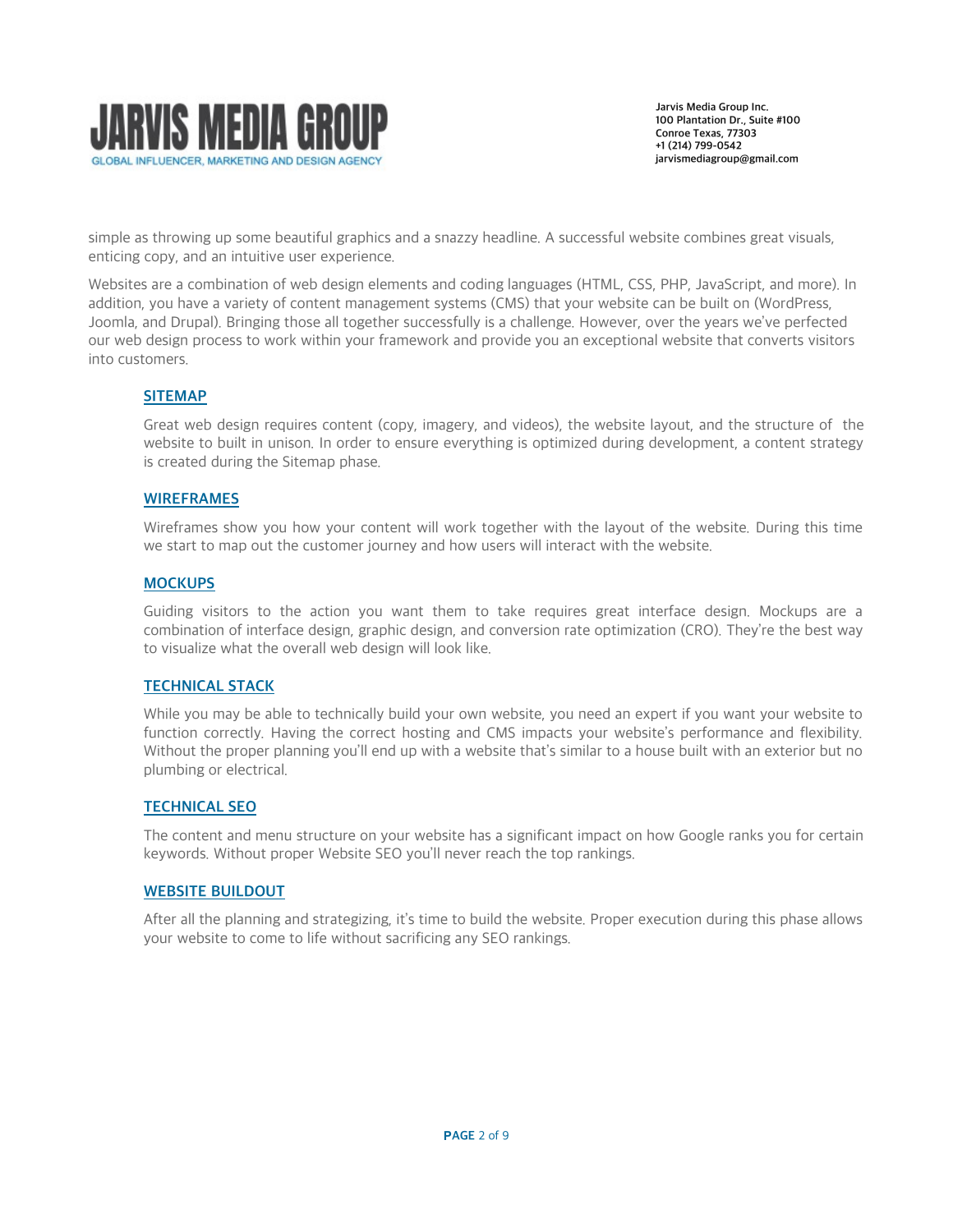

# WHAT YOU GET IN OUR WEB DESIGN PACKAGES

Websites are an investment, that if built correctly, will generate a return on investment. At JMG, our award-winning web design team and marketing professionals will make sure your website is built to accomplish your goals.

Whether you need to convert organic SEO traffic, or generate sales on your e-commerce website our web design packages have you covered.

### WEBSITE STRATEGY

In order to ensure your website is found and converts visitors, we work with you to develop the strategy that will define your entire website structure. We also detail all the components that will be involved with your project.

### WEBSITE SEO OPTIMIZATION

We believe SEO minded web design is the best way to generate leads online, so we ensure your website is properly optimized for it. This included services from cloud hosting options to rich snippets and structured data.

### WEB DESIGN

Great graphic design will take your website and business to the next level, but web design is so much more. Proper website structure must be integrated into the design of your website if you want a stable website.

### WEBSITE FUNCTIONALITY

Every website has unique features and functionality, which is why we work with you to ensure your website operates the way it needs to. From e-commerce solutions to custom widgets we've got you covered.

### WIREFRAMES

Since content is the cornerstone of great SEO, your wireframes help you understand how the content and menu will be laid out in order to maximize SEO and conversions.

### **MOCKUPS**

Mockups help you visualize the final look and feel of your website. In addition, mockups allow you to address any issues you may see before the website is launched.

### USER EXPERIENCE DESIGN

Your website will be designed to move visitors through your website so they take the action you want them to. Having a well designed customer journey increases conversions and improves your rankings.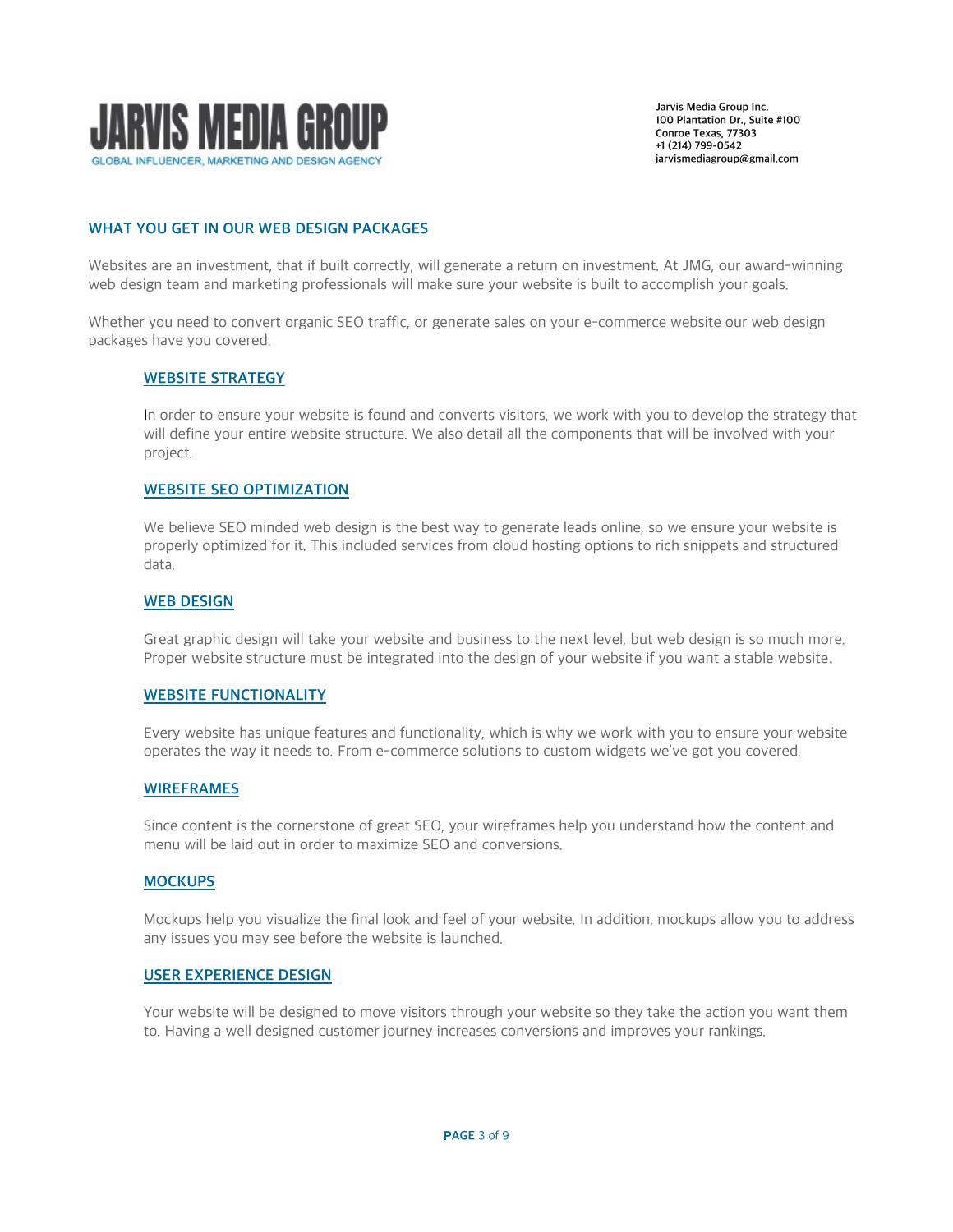

# PROPER SITEMAP

Your website's sitemap may seem insignificant to you and your visitors, but it's essential for Google to understand your website. Everything from XML sitemaps to text, images, and videos is crawled by Google.

### WEB DESIGN COMPANY SERVICES FAQ

### WHO SHOULD I PARTNER WITH FOR MY WEBSITE?

Partner with a Top-Rated Texas Based Digital Agency.

Your website is at the heart of your online branding efforts. It brings every aspect of your business together on the web. It helps you manage and share your content and thought leadership more efficiently. Proper website design undoubtedly helps you improve your company's image and build rapport with your audience. It's the first place you should start, whether you're changing your brand image or launching a new product or service. We have launched a number of new businesses successfully, grown other companies from a small player in the Houston market to an undisputed market leader. We can do the same for you with the right planning and proper roadmap.

### HOW LONG FOR MY WEBSITE TO BE BUILT?

Most website builds take 1 – 3 months. However, the size and functionality of your new website impacts the timeline.

### WHAT DOES WEB DESIGN COST IN 2021?

Imagine having a sales person who could work 24/7 365 days a year. How much would they be worth to your business? That's what your website is  $-$  a never-ending sales machine.

Projects range for \$ 2,500 to \$25,000+. (We have done projects in the 6 figures as well). However, most websites typical will falling in the \$12,000-\$17,500 range if you don't need any fancy customization. While we're not the cheapest option, the quality you get and technical SEO optimization you receive means there's no better value available in the great state of Texas or beyond!

### WILL MY WEBSITE BE SEO OPTIMIZED?

Yes! Before we launch your website we'll make sure everything has been properly formatted for SEO. Titles, tags, meta descriptions, etc are all things we check before a website goes live.

### WILL MY WEBSITE BE MOBILE OPTIMIZED?

Yes! Having a mobile optimized website is no longer a "nice to have", it's essential. We'll ensure your website looks great and loads fast regardless of what device a visitor is viewing it from.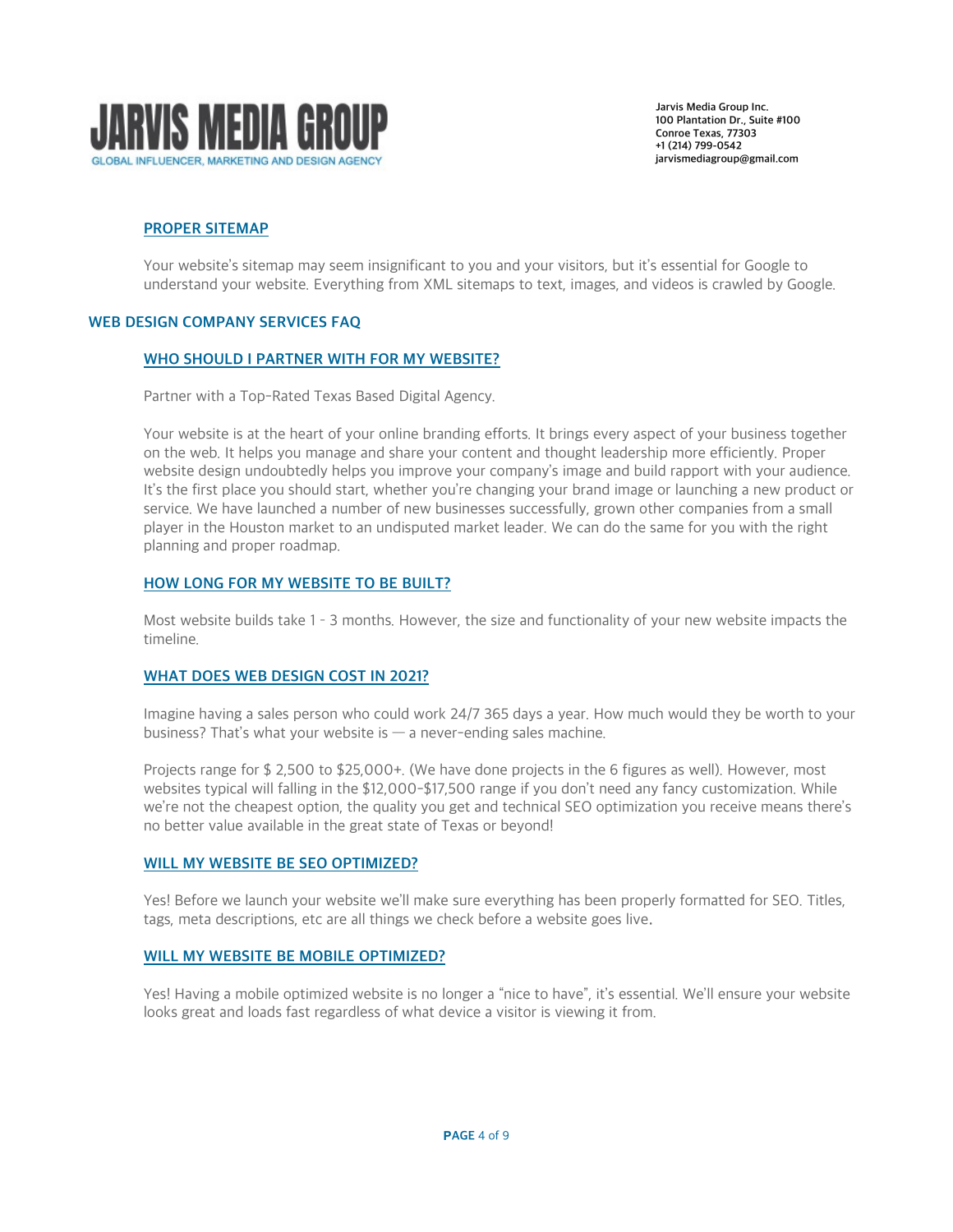

# DO I OWN MY WEBSITE AFTER IT HAS BEEN BUILT?

Yes! You own your website and all content for the website once the project has been paid in full. We do have financing options available.

# DO I HAVE TO HOST MY WEBSITE WITH YOU?

No. You are free to host your website with any hosting provider. However, we do offer a number of different hosting options such has cloud hosting for enterprise businesses on AWS, Google Cloud, or Azure. We are a Godaddy Vendor Partner and can arrange a discount for you. You will need to provide your own hosting and SSL Certificate and we can arrange both for you.

# DO YOU BUILD E-COMMERCE WEBSITES?

Yes! We know the unique challenges you face as an e-Commerce businesses, so rest assured we'll create a website that not only looks great, it provides an amazing shopping experience as well.

### OUR DIGITAL MARKETING METHODOLOGY

Did you know there are over 200+ ranking factors that come into play when search engines decide how to rank a site? This can make it difficult to figure out how to get your website found.

On top of that, the algorithm is constantly changing so your ranks will sometimes yo-yo, or as we like to say, it does the "Google Dance". Here at JMG we got [Search Engine Optimization](https://www.ewrdigital.com/digital-marketing-services/seo) down to a science. It's no mystery why clients see their rankings rise, their traffic rise, and see a solid increase in sales. In the end, it's all about producing predictable, scalable results!

JMG has been offering internet marketing solutions for over 30 years. From our experiences we have crafted a unique methodology — you won't this is strategy anywhere else! We focus on having a highly convertible website or landing page, with SEO layered on as the backbone of the marketing strategy. This all happens before we even consider paid media options.

The first step in the process is a Marketing Strategy Meeting to discover your current ranks, top competitors, and the overall UI visitor experience of your website. We then compare that information to your current business goals and discuss how to better align everything by leveraging the power of digital marketing.

# We Focus On These 4 Steps

First we analyze your current situation and compare it to your top competitors, keywords and website. Then, we come up with a strategy focusing on target keywords, on-page SEO, off page SEO, and content creation. After a strategy is developed, we track the analytics of the campaign to calculate ongoing ROI and determine next steps on a quarterly campaign basis. We look for clients that are committed to the long term and who know SEO is an investment that takes time to work.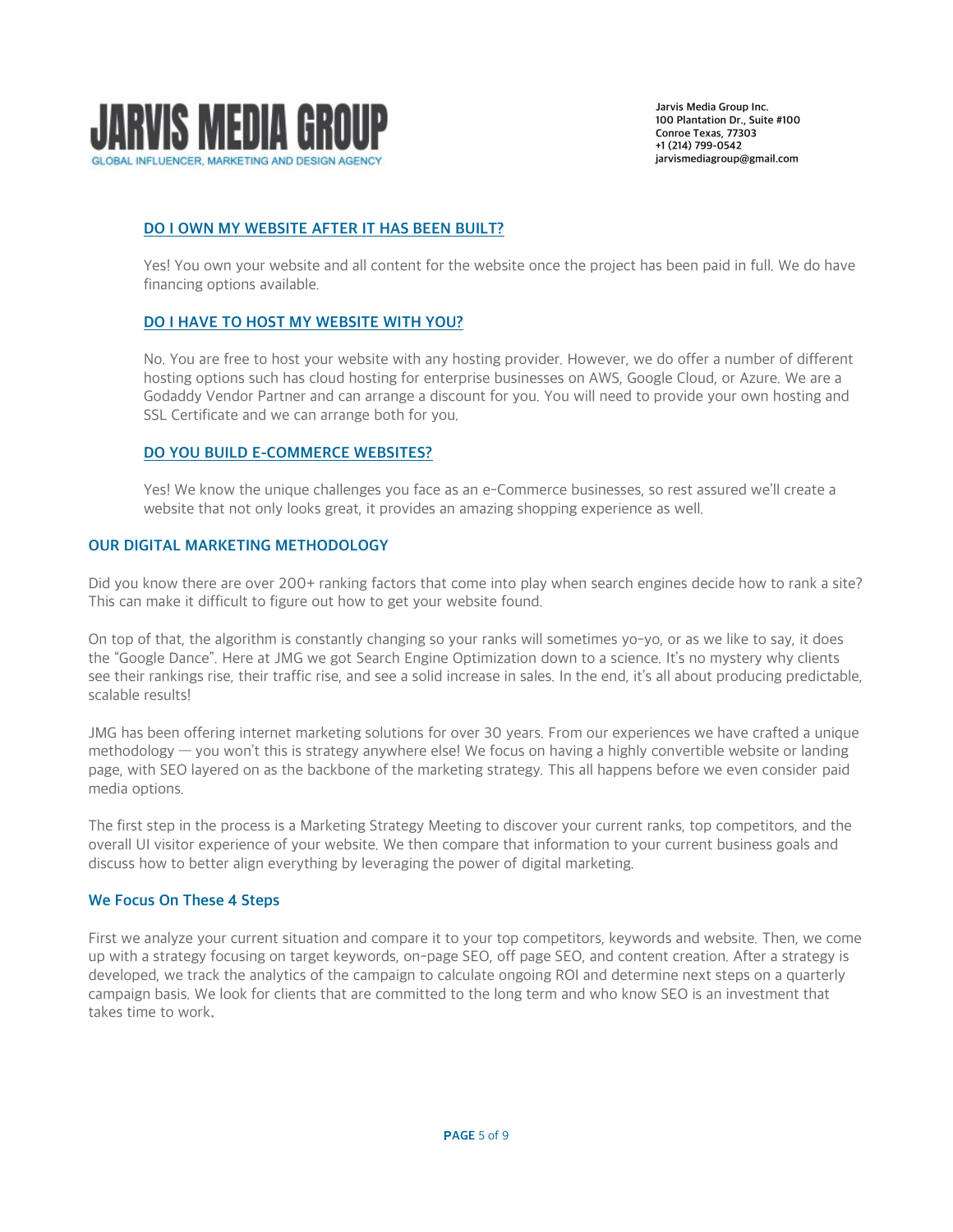

# STEP 1 - ANALYSIS

## WEBSITE AUDIT

Our comprehensive website audit looks at more than the layout of the site. We also pull up the source code to see your current on-page characteristics such as headers, meta descriptions, title tags, alt tags, no follow links, and more. We also look at your site load speed, site security, mobile responsiveness, and compare your UX to current best practices.

### CURRENT STANDINGS

Here at JMG we have the tools to discover how trustworthy you are in Googles eyes, the keywords your rank for, your ranking trends, SEM history, and more. By looking at where you currently are, we can develop a strategy that will boost your relevance to Google.

### COMPETITOR ANALYSIS

We also look at your competitors to discover any possible keywords we should rank for, backlinks we should obtain, and goals we need to set to move your site above your competition.

## **SEED KEYWORDS**

Seeds are keywords that define the base theme of the campaign. These keywords lie on the top line in the keyword value pyramid. We help you define, through research, user intent, the customer journey and the keywords with the most targeted commercial impact and volume.

### STEP 2 – STRATEGIZE

After we do a deep dive of your current standings, our team of digital marketing experts come up with a strategy that best fits your goals. To increase your website traffic we first focus on the keyword strategy, on-page SEO, off-page SEO and content strategy.

### KEYWORD OPTIMIZATION

This is an essential process to help identify the best possible keywords to target for reaching potential customers and how they will find you. We will conduct an extensive study on what people are searching for on search engines regarding your products or services. We'll then develop the right strategy for you.

# ONPAGE SEO

On-site search engine optimization techniques are the actions we take inside your website, which affect your information architecture and site structure. We optimize the internal navigation, overall page layout, and backend using proven SEO techniques that align with Google standards. We will enhance the website HTML coding, fix incompatibilities and errors, set up custom tags, apply correct meta tags, adjust keywords density and positioning, and tweak URLs.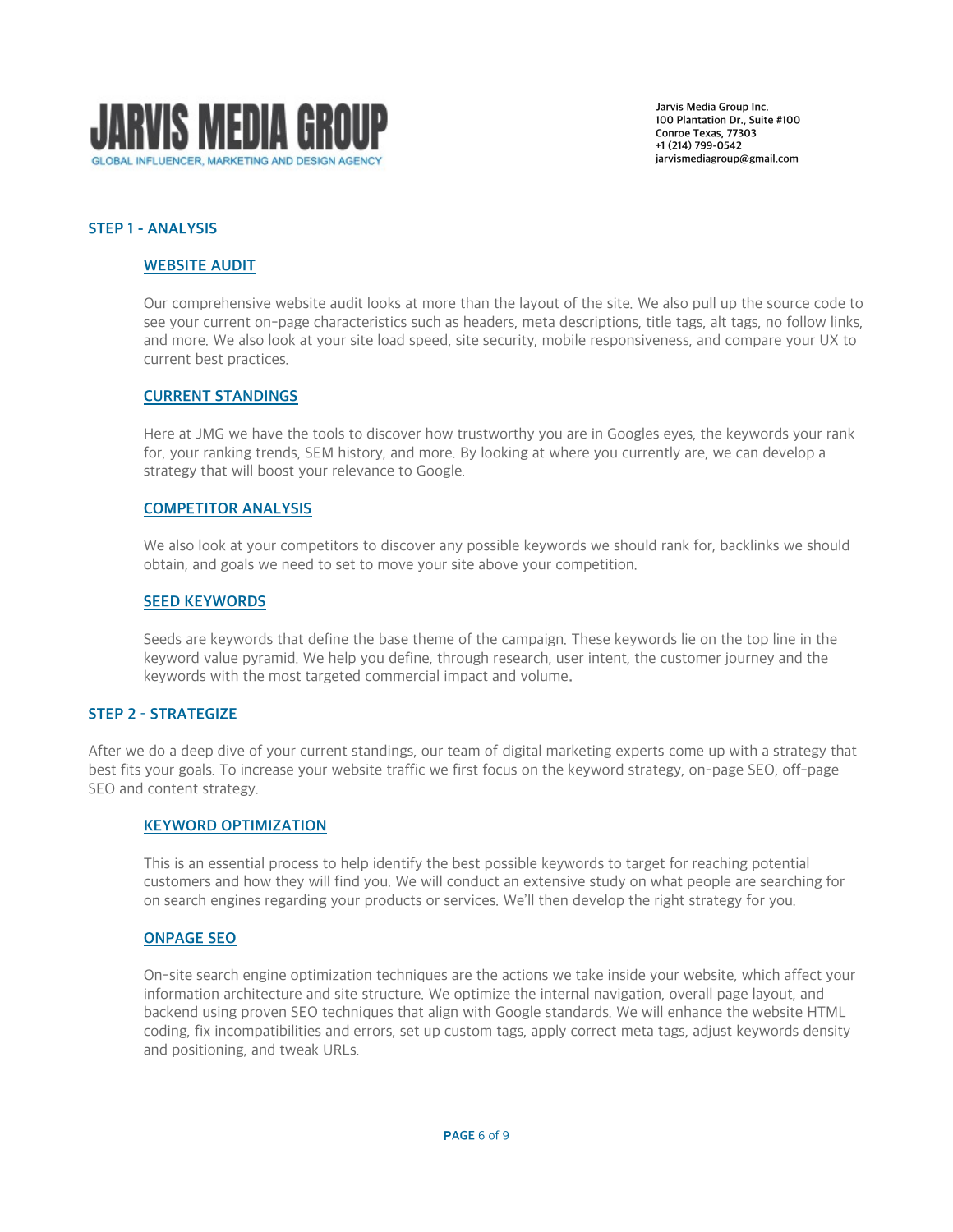

# OFF PAGE SEO

Off page search engine optimization techniques are the actions taken outside of your website to help to increase your search engine ranking. This includes improving off page content — this is content where you are mentioned and links back to your site. We execute link building strategies to recruit more quality backlinks to your website from various reliable sources such as articles, directories, online PR, blogs, forums, online communities and social media sites. Off page optimization is an ongoing process that must be done continually to stay on the top rankings and ahead of the competition.

# CONTENT STRATEGY

When looking at content strategy we decide what we can salvage as is, what new content we need to create (or update) and what old content can be repurposed. Our experienced copywriters will create any relevant content necessary to increase site traffic. They've created articles on every subject from home services to ecommerce.

# STEP 3 – IMPLEMENT

Without proper implementation, your site will never rank. Our experts will put in the work to make sure your plan comes to fruition. Technical SEO is like a circuit, and needs all the pieces fully connected in the right order to let the electricity run through it to propel it to the top of the rankings.

# Some aspects of Technical SEO:

- Use SSL
- Mobile friendliness
- AMP
- Structured data
- XML Sitemaps
- Page speed
- Submit your sites
- Broken Links
- Fix Duplicate Content

# STEP 4 – REPORT

Always keeping an eye on the prize, through campaigns analytics, is the only way to know if the strategy is working. At JMG we provide up to date analytics every month to show our clients their site performance, keyword rankings, website traffic and more (\*we can customize to your needs). Based on the metrics, we work on improving the SEO and content to see an even bigger increase in traffic. We believe ROI is a must. We typically won't even recommend a SEO campaign if we can't model a positive outcome in results.

Consider this for a moment: nearly 33% of clicks go to the first ranking page, and the first five listings get over 75% of all clicks.

If you want more prospects to find your website through a search engine, then you need SEO practices that will help you rank among the top five positions, and ideally number one.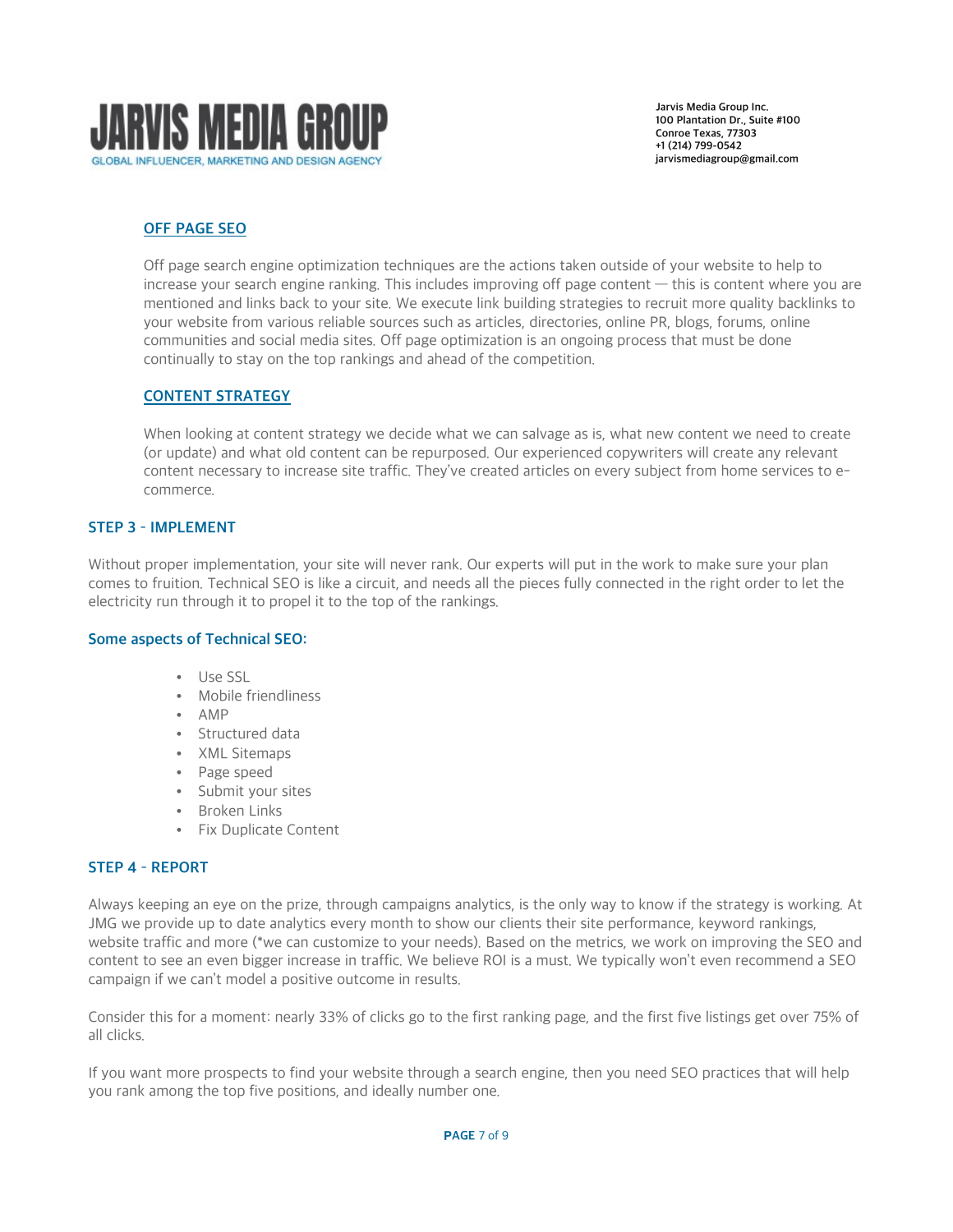

# A DIFFERENT APPROACH

Our Methodology is designed to develop pragmatic digital strategies, leading to stakeholder consensus and alignment. We map out the ideal approach to help you capitalize on business, experience, and technology opportunities to create predictable and scalable growth.

Typical engagements include the creation of customer and market research, personas and journey maps, competitive benchmarks, visualizations, business case and ROI analysis, SEO roadmaps, and more.

# JMG CORPORATE SOCIAL RESPONSIBILITY POLICY

### OUR COMMITMENT

Collectively we are committed to being a leader in social responsibility, respecting the cultural values of all people, creating a safe and inclusive environment for associates, caring for the environment, and addressing community needs. These values are embedded in the day-to-day operation of our business and outlined in our Guidelines for Business Conduct and supporting policies.

## COMMITMENT TO ASSOCIATES

We are committed to providing an inclusive environment focused on the safety, personal welfare, and professional development of all associates. Corporate and local policies ensure that associates enjoy a safe and clean workplace free of harassment, discrimination, and violence. Associate engagement and contributions are recognized with competitive compensation and benefits and ongoing growth opportunities within the organization. JMG provides for equal employment opportunity and complies with all legal requirements.

### OUR COMMUNITIES

We believe in making the communities around us all stronger. By partnering with community outreach and development organizations, we share our business and operational knowledge to improve growth opportunities for others outside of the company. It is through the contributions of associate time and charitable giving that we work to strengthen the communities around us.

### ENVIRONMENT

All the JMG management and staff hold responsibility to protect and improve our environment. Together, we are committed to leading initiatives across the company focused on reducing the impact our operations and products have on the environment.

### OUR SUPPLIERS

We actively partner with suppliers that align with our business and social values. We expect suppliers to meet all legal requirements, offer a safe working environment free of harassment and violence to associates, engage in ethical employment practices, actively work to minimize negative impact on the environment, and support the communities they operate in. These expectations are documented in our Supplier Code of Conduct.